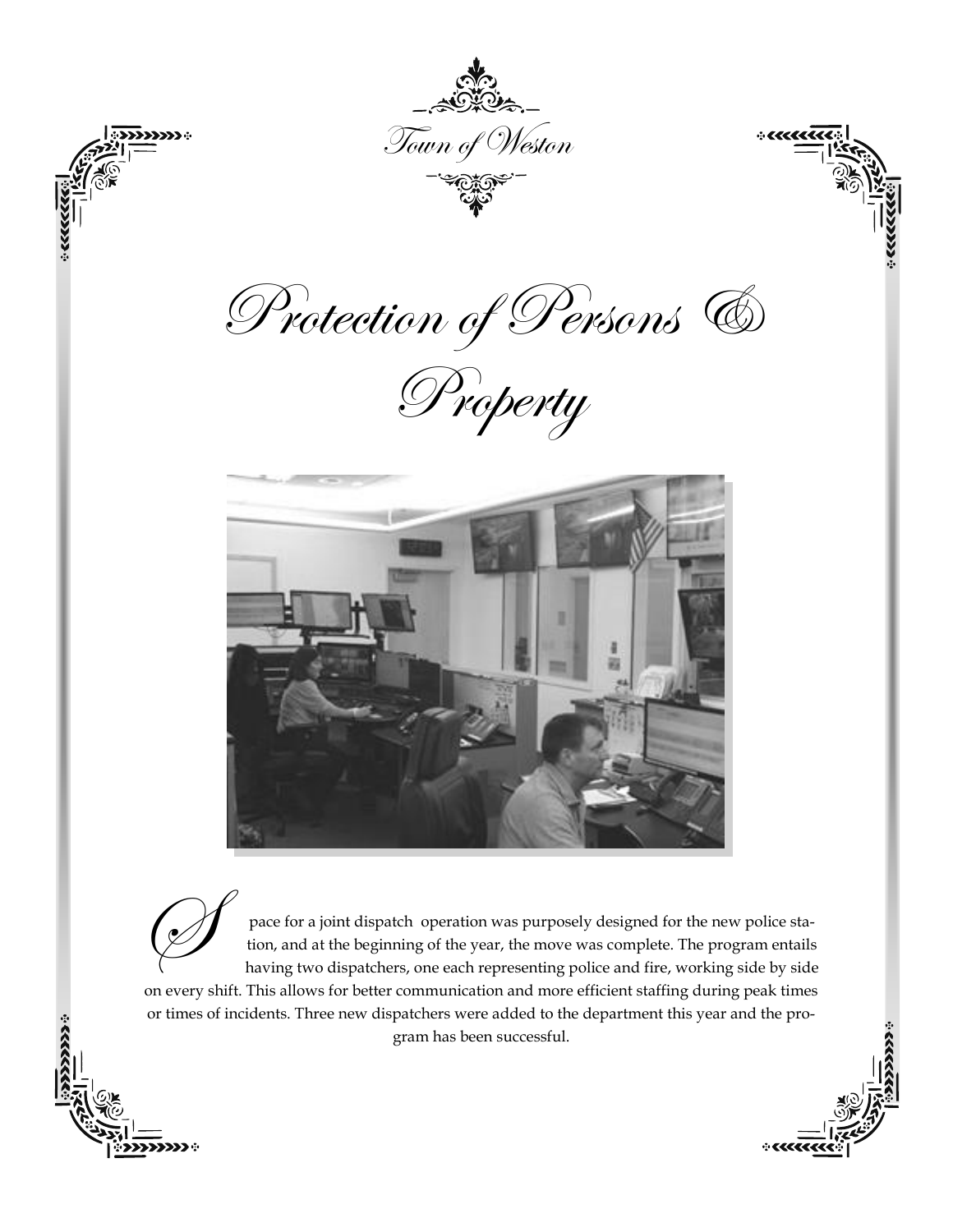## **REPORT OF THE EMERGENCY MANAGEMENT DIRECTOR**

The Town's Comprehensive Emergency Management Plan was recently reviewed by the Massachusetts Emergency Management Agency. This plan is continually updated with the Town's Emergency Management Team and representatives from Massachusetts Emergency Management Agency. The updates include gathering all data from various organizations within the Town and transferring it to an electronic version. This plan will be critical to the Town in the event of a natural disaster or other emergencies in Town.

The Town's local Emergency Management Committee continues to work with the School Department and other Town Agencies on response plans to different incidents. This coming year there will be a joint venture training session for an Active Shooter to include all Town buildings. All of the schools have updated their plans with the help of the Police and Fire departments. The group also updated the townwide crises book, which will help all Town employees in the event of an emergency. This year there were no major emergencies or shelters opened.

Members of the Emergency Management Team cannot stress enough the importance of residents being prepared in the case of an emergency. Have a plan and assemble a 72-hour emergency kit, which should include the basic items necessary to get you through first 72 hours of an emergency. Information on this kit as well as other related topics can be found on the Town's website under Public Safety, through the American Red Cross, and on the Massachusetts or Federal Emergency management Agencies' websites.



*A Driver Training Simulator was provided to the Weston firefighters to help sharpen driving skills during an emergency*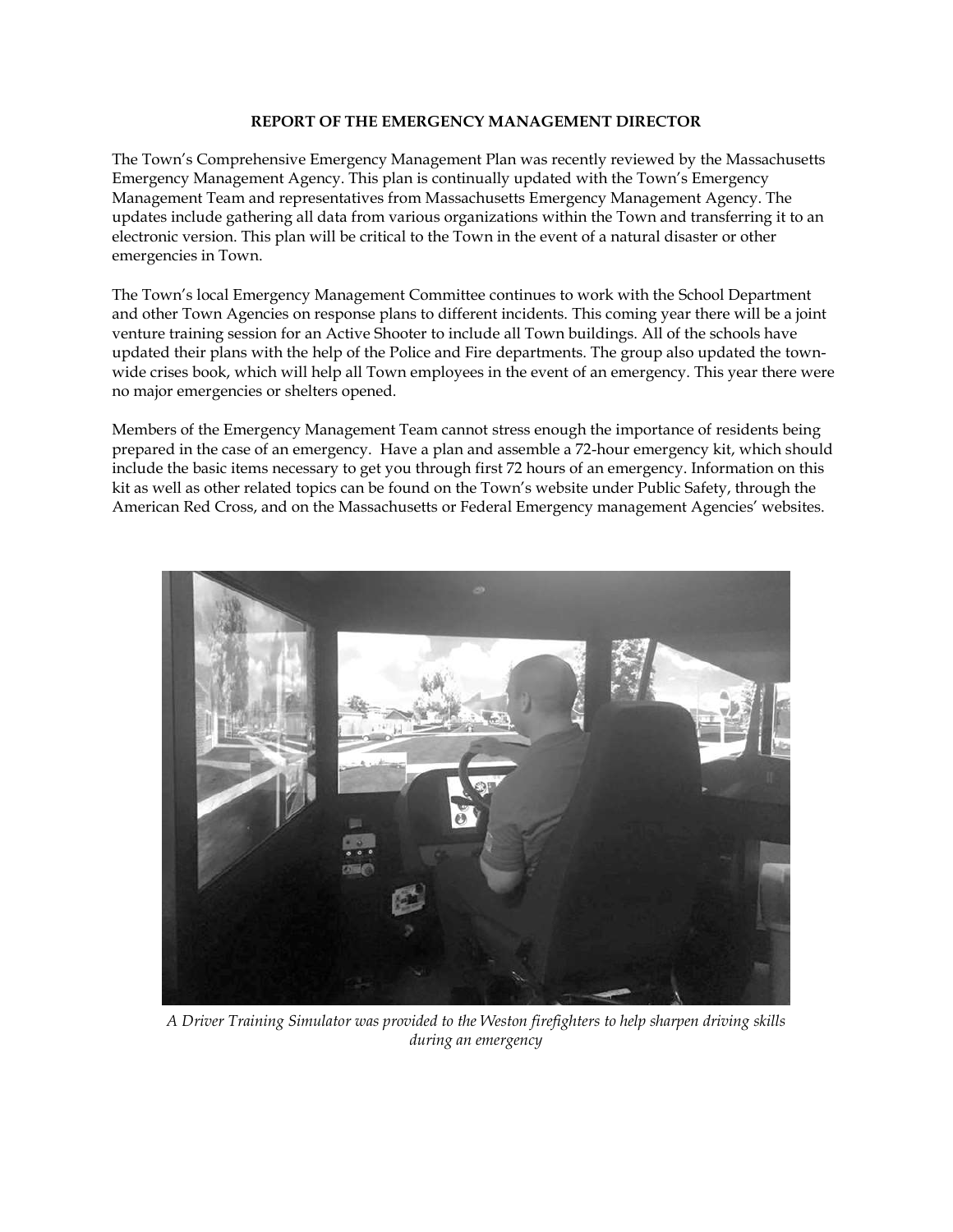### **REPORT OF THE FIRE DEPARTMENT**

In 2016 the Weston Fire Department responded to 2,325 calls for service. We had seven major building fires, where fortunately, no lives were lost. Along with the major fires, we had many smaller fires that were detected by home fire alarm systems with minimal to no damage done to the properties. We also experienced a dozen or so brush fires during the year. As a department we cannot stress enough the importance of making a conscious effort to protect ourselves from the dangers of fire including installing and testing smoke and carbon monoxide detectors, and having and practicing a home escape plan.

We have always felt that it is easier to prevent a fire than extinguish one. As such, prevention remains a core component of our mission. We continue to conduct school visits and required fire safety inspections. These inspections include oil burning equipment, liquefied propane installations, home fire and carbon monoxide alarms, fuel tank removals and blasting operations. In addition, quarterly inspections of nursing homes and other public facilities were conducted, as required by law.

While our Emergency Ambulance Service accounted for approximately 54 percent of our call volume, the

Department's Emergency Medical Technicians continue to provide critical care to the residents and visitors of Weston. We are fortunate to have Emerson / Pro as our Advanced Life Support (ALS) provider to the community. We entered into a regional ALS system over five years ago. In that time we have seen a dramatic increase in our ALS coverage; however, it is critical that we take steps to ensure that this level of care remains available for the community in both a

timely and cost effective manner. In the coming year



*A new ambulance, A-1, was put into service this year*

we will be working on upgrading and improving upon the system. We encourage residents wishing to take a class in CPR or to learn more about defibrillators please contact the Fire Department.

This year Firefighter Craig Johnston, who served the Town for 32 years, retired; however, the department welcomed new Firefighter Michael Sylvia to the team. We look back with gratitude to all of those who have supported and assisted this Department in many ways. Citizen support and cooperation is essential if we are to continue to keep our Town fire safe and maintain an effective level of service.

To the citizens of Weston, the Honorable Board of Selectmen, Finance Committee, Town Manager and the members of the Weston Fire Department who have all worked so diligently, I extend my sincere appreciation.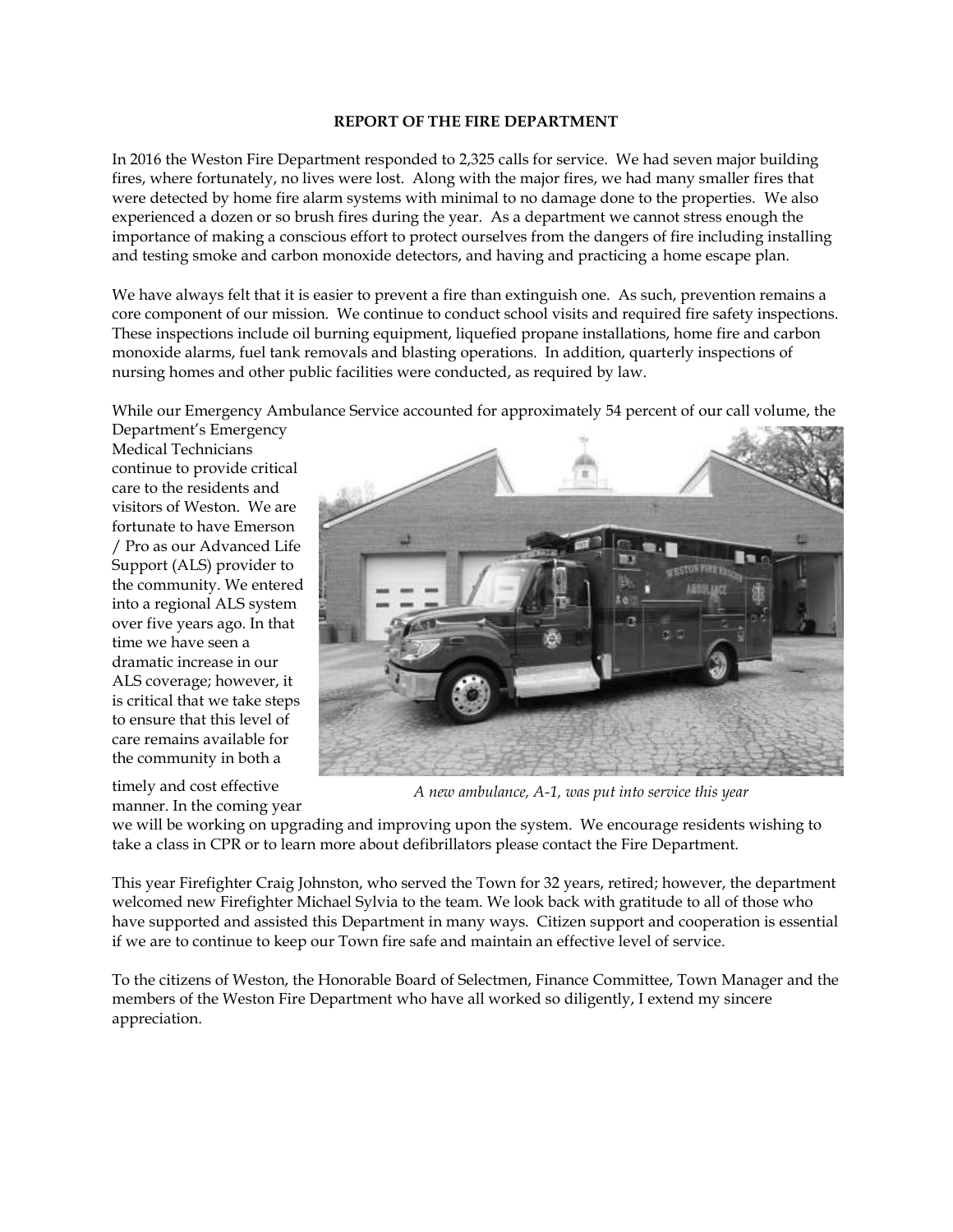# **2016 FIRE DEPARTMENT STATISTICS**

In 2016 the Weston Fire Department responded to 2,325 incidents as follows:

- 851 fire incidents
- 1,248 ambulance incidents
- 226 other emergency services

The Emergency Ambulance Service responded to 1,248 incidents, of which there were:

- 981 medical emergencies
- 167 motor vehicle accidents
- 90 medical assist and other rescues

### Comparison of Alarms Answered – 10 Year Period

| Year | Alarm | Year | Alarm |              |                           |
|------|-------|------|-------|--------------|---------------------------|
| 2007 | 1.990 | 2012 | 2,166 | Year Average | <i>Incidents Annually</i> |
| 2008 | 2.152 | 2013 | 2.183 | 10           | 2,234                     |
| 2009 | 2.009 | 2014 | 2.395 | 5            | 2,292                     |
| 2010 | 2.453 | 2015 | 2.397 | 3            | 2,381                     |
| 2011 | 2,272 | 2016 | 2,325 |              |                           |

### Permits Issued Pursuant to Massachusetts General Laws:

| Above Ground Storage Tank Permits      | 3   |
|----------------------------------------|-----|
| <b>Ansul Fire Suppression</b>          |     |
| <b>Burning Permits</b>                 | 68  |
| <b>Blasting Permits</b>                |     |
| Carpet Installation                    |     |
| Cutting/Welding Permits                | 11  |
| <b>Environmental Report</b>            | 61  |
| <b>Explosives Storage Permits</b>      |     |
| Fire Alarm Systems - New Construction  | 133 |
| Fire Alarm Systems - Residential Sales | 188 |
| Flammable Liquid Storage Permits       |     |
| Liquid Petroleum Gas Storage Permits   | 30  |
| Oil Burner Installations/Alterations   | 16  |
| <b>Solar Panel Review</b>              | 15  |
| Sprinkler                              | 5   |
| <b>Tank Truck Inspections</b>          | 13  |
| Underground Tank removal Permits       | 28  |

# Fiscal Year 2016 Revenue Turned Over to the Town Treasurer:

| Ambulance Services Rendered Fees |                      | \$377,425.00  |
|----------------------------------|----------------------|---------------|
| Permit Fees                      |                      | 15,411.00     |
| Master Box Fees                  |                      | 18,000.00     |
| Other Revenues Received          |                      | 250.00        |
|                                  | <b>Total Revenue</b> | \$ 411,086.00 |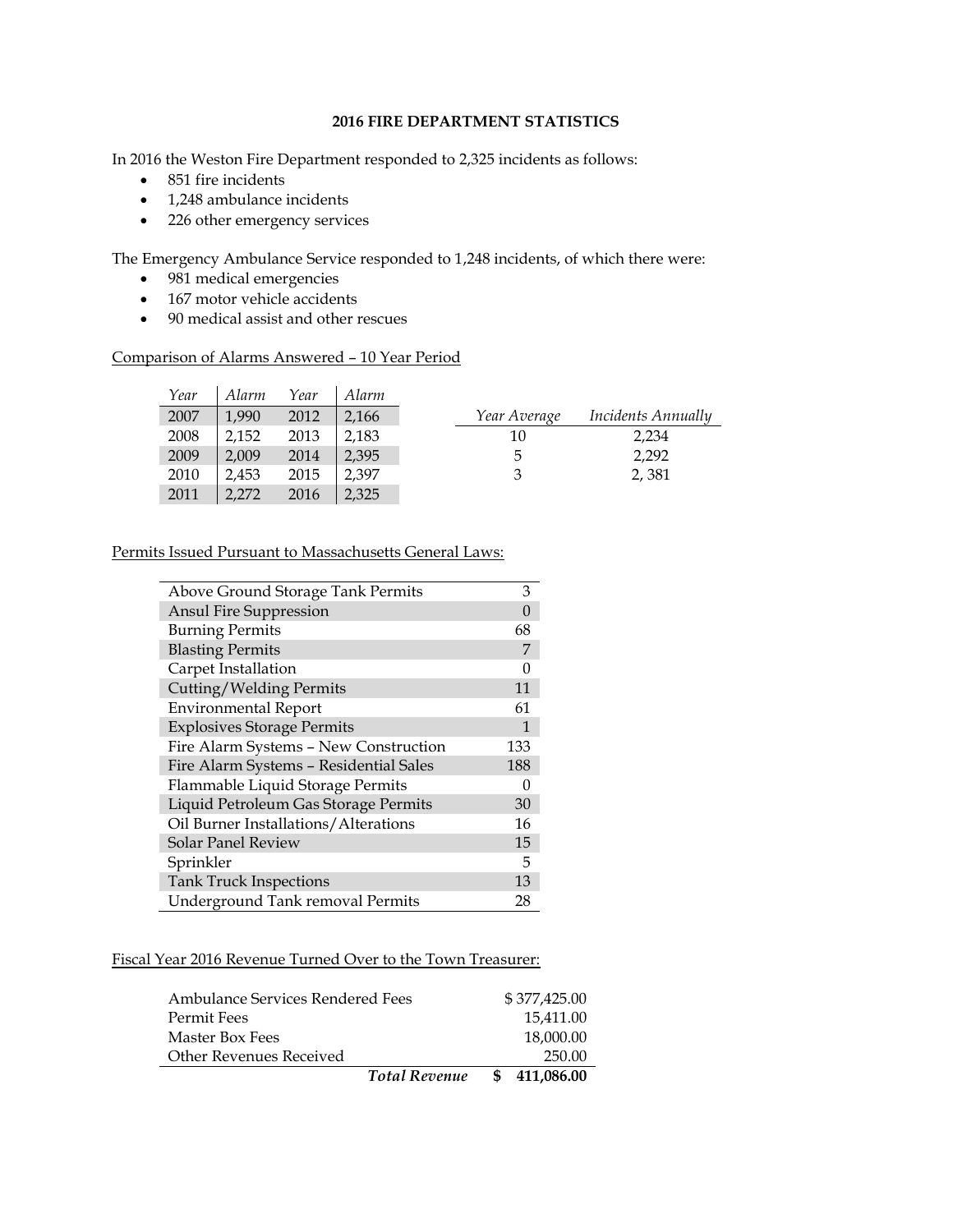### **REPORT OF THE PARKING CLERK**

Vehicles violating town and/or state parking regulations may be ticketed by the Police Department. If a ticket remains unpaid and no request for a hearing has been made to the Parking Clerk within 21 days, an additional fine of \$5 for each unpaid violation may be imposed and, after notice to the vehicle's owner, the ticket is marked at the Registry of Motor Vehicles. Once a vehicle has been marked at the Registry, the owner may not renew his or her driver's license or vehicle registration until all fines and late fees plus a \$20.00 penalty have been paid with good funds and a release has been issued by the Parking Clerk.

Safety issues and traffic circulation are of primary concern in establishing and enforcing parking restrictions. Of greatest importance is the ability for emergency vehicles to gain unimpeded access to all areas of the town as necessary. Massachusetts law prohibits parking within 10 feet of a fire hydrant or 20 feet of an intersection, in crosswalks, on state highways or in handicapped spaces without a handicap license or placard. Town regulations include a two hour time limit for parking in the Town Center; a prohibition on parking on any town road, unless there is a 10-foot wide lane for traffic flowing in each direction; restrictions on where parking is permitted at the Weston Public Schools, the Kendal Green train station, and other Town facilities; and restrictions on parking on various streets due to safety considerations.

The Parking Clerk has the ability to check ticket status online. Tickets may be paid in the office at Town Hall or online on the Town website through Online Services. Questions may be addressed to the Parking Clerk at Town Hall or to the Police Department. Additional information is available at www.weston.org.

| Tickets issued    | 218 | Fines levied          | \$3,095.00 |
|-------------------|-----|-----------------------|------------|
| Tickets paid      | 154 | Total fines collected | \$2,230.00 |
| Tickets dismissed | 10  | Fines dismissed       | \$125.00   |
| Tickets adjusted  |     | Fines Adjusted        | -90        |





*The recognition of being one of the best parks in eastern Massachusetts had consequences the neighbors of Cat Rock were not expecting. The entire length of the road was filled with cars, pedestrians and loose dogs. To help alleviate the accompanying issues, the Selectmen amended the Traffic Rules and Orders to make all of Drabbington Way resident parking only*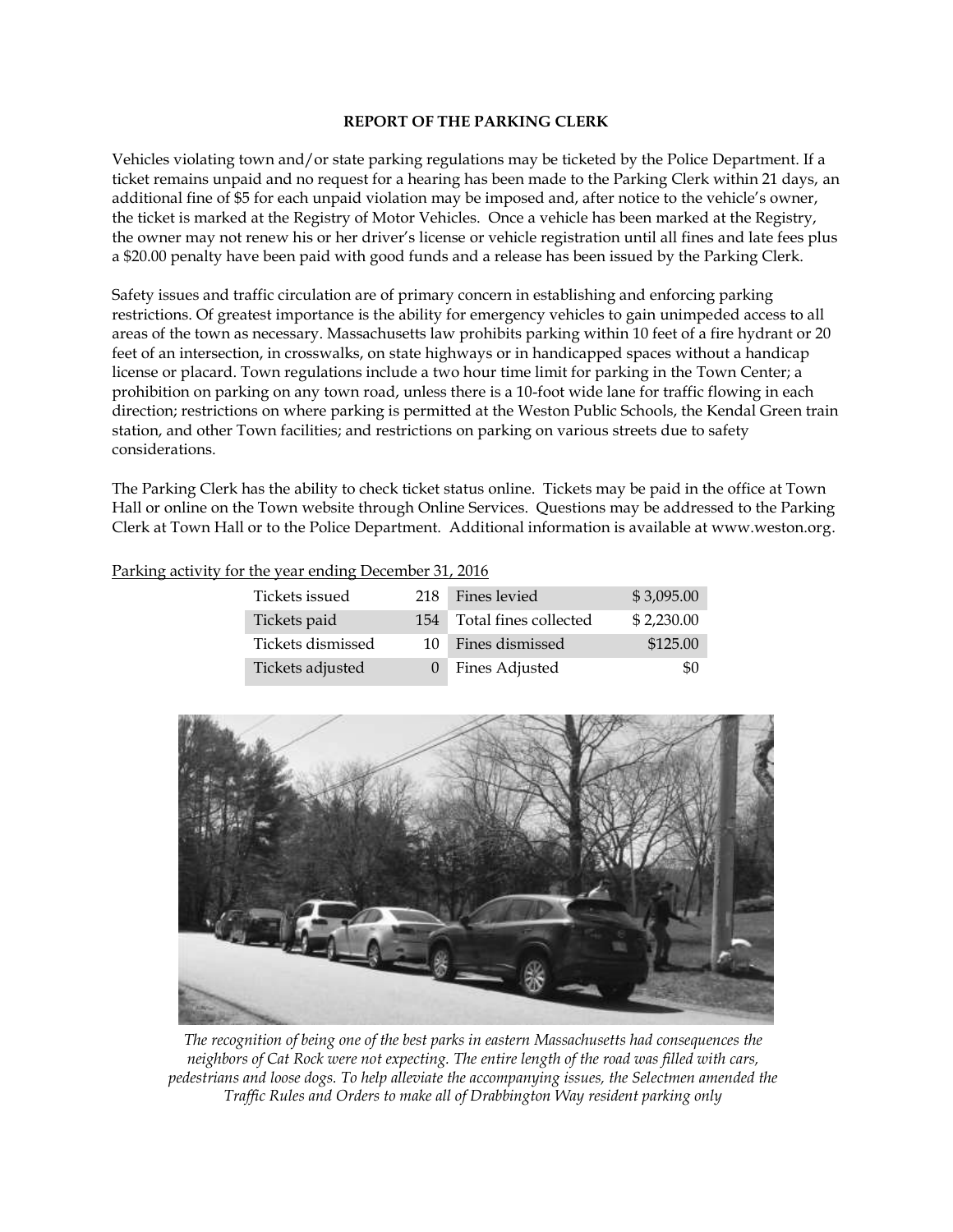## **REPORT OF THE POLICE DEPARTMENT**

In 2016, the Weston Police Department continued to settle into the new police facility. In February, the joint dispatch function for both the Fire and Police departments merged as planned in the new building. There are two dispatchers, one each representing police and fire working side by side on every shift. This allows for better communication and more efficient staffing during peak times or times of incidents. With this new structure, the Department added Brian Buck, Henry Gula, and Cara Paladino as new dispatchers.

Expanded training for officers and dispatchers continues to be a focus of the Department. For officers, the Commonwealth of Massachusetts requires 40 hours of mandated training in the areas of the law, firearms, medical, and other topical issues. Dispatchers are mandated to take 16 hours of training. These required hours have been supplemented with additional training in other important areas, including mental health and autism awareness and response.

In June, all officers and public safety dispatchers attended a one-day training session on "Lessons Learned from Sandy Hook." The presenter was the case officer for the Sandy Hook tragedy who reviewed the issues experienced from that day. The class was held in our new training room and police officers and educators from the area attended this presentation. The cost of the training was shared by many departments.

Over the past two years, we have partnered with the Metro Boston Crisis Intervention Team (CIT) Training and Technical Assistance

Center, run by the Somerville Police Department, to provide CIT training to four officers. Part of this collaboration includes a grant, which was awarded in July. Not only



*Public safety dispatchers from Weston and neighboring departments participated in a special training session regarding school safety*

did it fund the training, but the Department will receive assistance and support from the National Alliance on Mental Illness to expand to a community-based approach on this topic. Our goal is to train all officers in this 40-hour CIT course.

CIT is an international standard for law enforcement training specifically designed to increase awareness, as well as to improve understanding and response to individuals impacted by psychiatric illness, developmental disorders, and co-occurring substance use disorders. It was initially developed in Memphis Tennessee through a collaboration of the Memphis Police Department and the University of Memphis in 1989. Outcome research has shown that the implementation of CIT increases confidence in the police officer's response; improves efficient crisis response; increases jail diversion for individuals impacted by mental illness and substance use disorders; creates treatment continuity with community based providers; and significantly reduces officer injury.

We have also trained all officers in an eight-hour Mental Health First Aid program. Both CIT and Mental Health Aid are part of a national best practice initiative supported by the International Association of Chiefs of Police's One Mind Campaign and the Massachusetts Department of Mental Health. The One Mind Campaign seeks to ensure successful interactions between police officers and persons affected by mental illness.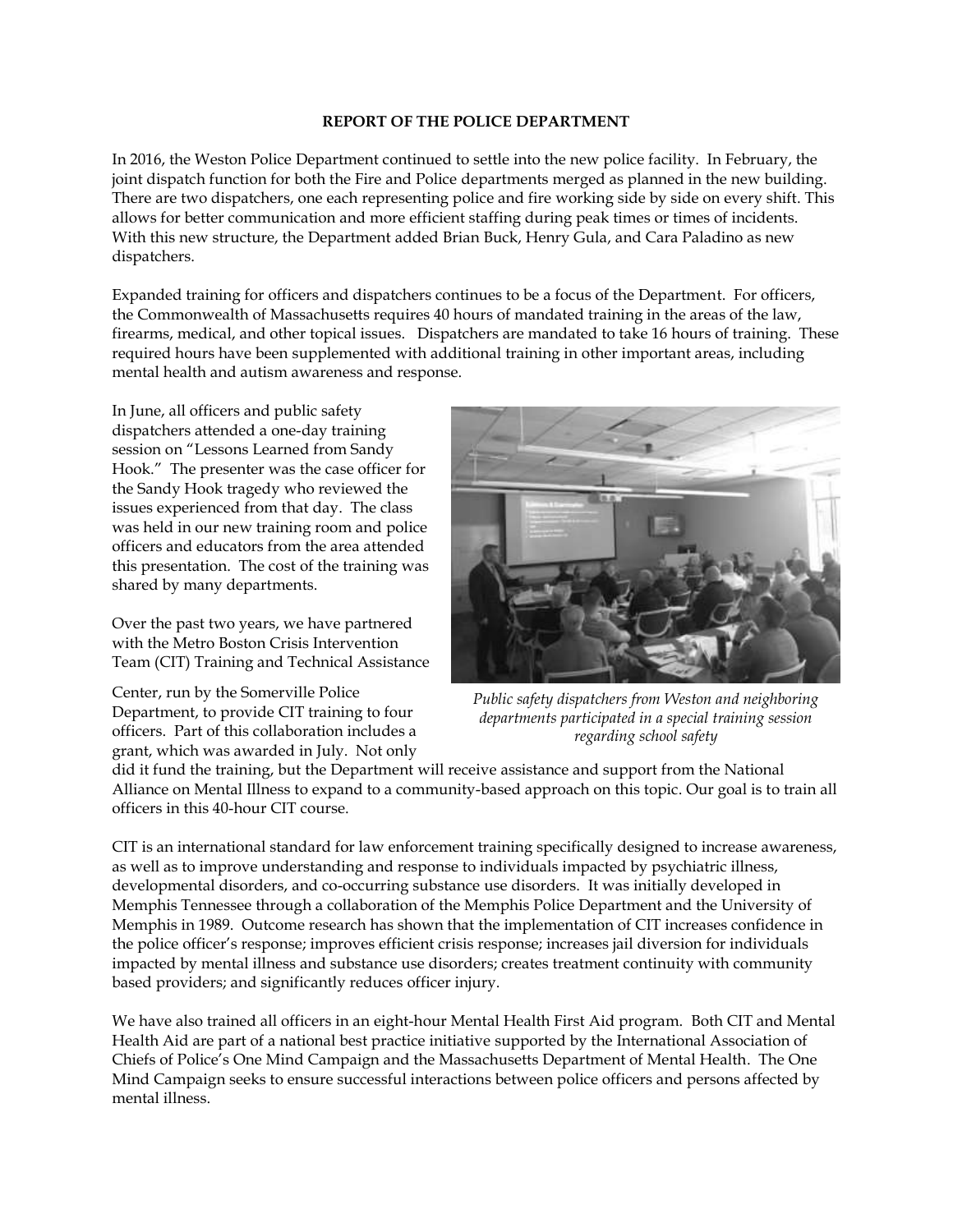All officers were also trained in an eight-hour class in L.E.A.D.S. – Law Enforcement Active Diffusion Strategies Plus Tactical Options. This class covered communications skills and evidence-based active diffusion strategies that can avoid or resolve interactions by employing tactical de-escalation techniques, conflict resolution methods, and distraction techniques that promote successful tactical applications. Finally, officers received training in the areas of police wellness and autism awareness. Those officers involved in specialty areas, such as instructors, were involved in additional training in their area of concentration.

Outside of training, bicycle patrols were reinstituted for the Town, especially for patrols of the Weston conservation trails, parks, and school areas. The free and popular shredding event for residents was increased to an additional day and a kiosk for sharps has been placed in the lobby. This kiosk was paid for by the Board of Health and was added to supplement the prescription drop-off kiosk already located in the building.

In the summer, the Weston Police Department was fortunate to join the Domestic Violence Services Network. The network was founded in 1998 and works in collaboration with communities to end domestic violence. Its mission is to strive "to empower and educate all peoples in ways that respect their dignity and choices while promoting their safety." Weston became the 13th police department in the area to meet with advocates, court personnel, and district attorneys to provide outreach, case monitoring, training, and other services. One officer has already received training in the network's 40-hour advocate training. Other officers and dispatchers will be attending in the future.



*Summertime bike patrols were added throughout the town in order to add extra police presence and to continue good community relations and partnerships with residents and business owners. Pictured is dayshift bike patrol Officer Phil Bird. During the evening shift, Officer Tim Bousios took over the bike patrol* 

The Weston Police Department continues to work with the School Department to keep our children safe and served. The Department has worked to support the School Department with the implementation of the ALICE Program (Alert, Lockdown, Inform, Counter, Evacuate). This program involves training participants in self-survival skills and the ability to lead others to safety when faced with the danger of an active shooter. The Police Department also supported the efforts of the school district with a presentation to faculty, staff and parents by Michelle Gay of Safe and Sound Schools. Ms. Gay shared her personal story of the Sandy Hook School tragedy.

The Council on Aging continues to hold regular meetings with the Weston Fire and Police departments. In December we had a successful "Coffee with the Police Chief" where residents were able to ask questions and discuss concerns.

Our commitment of providing the very best service depends on resident feedback. Please contact us by mail, phone or email for suggestions or areas where we have succeeded or need to improve.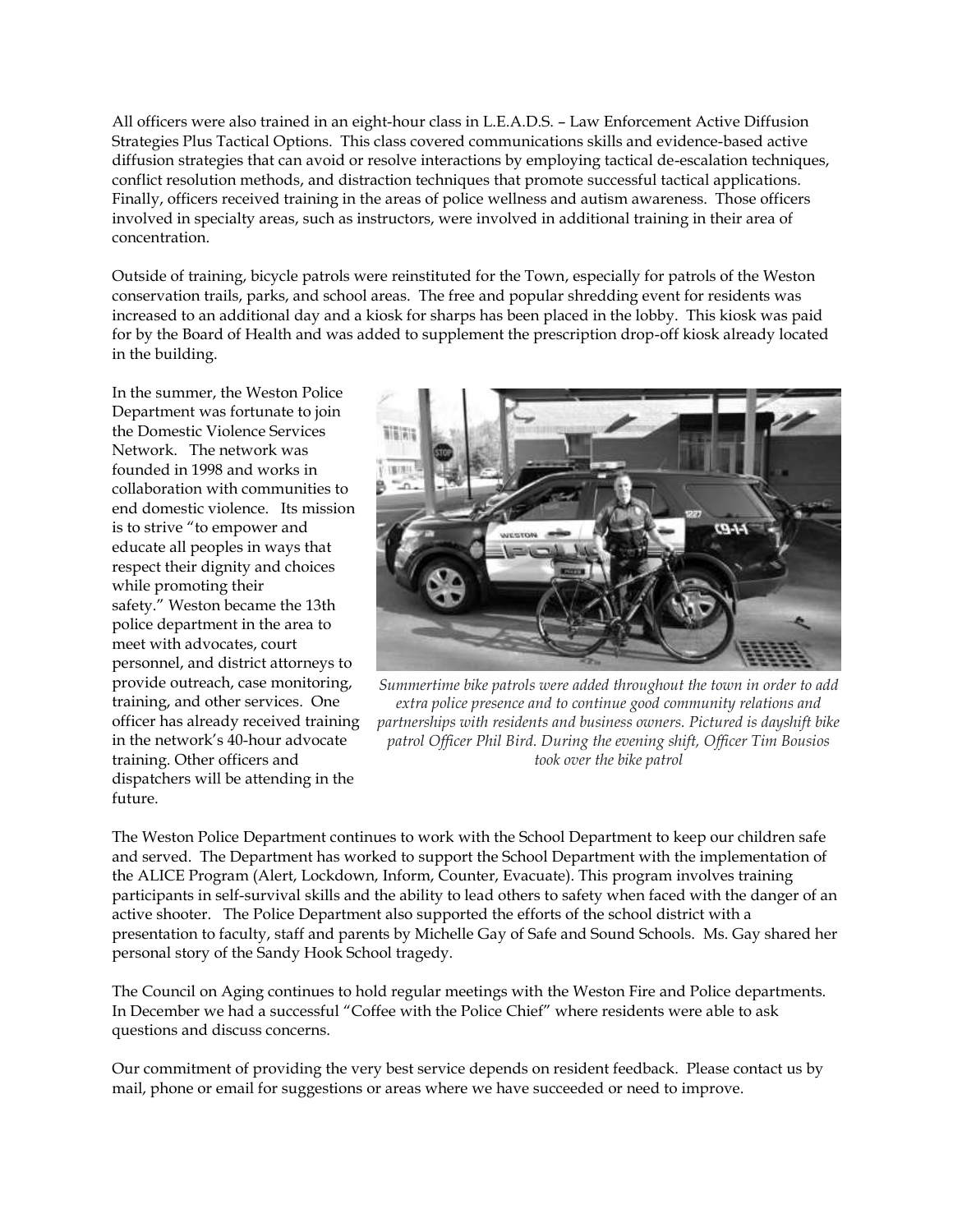## **REPORT OF THE OFFICE OF ANIMAL CONTROL AND INSPECTIONS**

The Office of Animal Control and Inspections is under the supervision of the Chief of Police and is located at the Weston Police Department. The Animal Control Officer/Animal Inspector positions are staffed by a single individual who works on a part time basis for 18.5 hours per week. However, the Animal Control Officer (ACO) is on call seven days a week. The Officer is assigned office space at the Police Department and complaints or concerns, in general, are received by dispatch and then directed to the ACO for response. Although the ACO and Animal Inspector responsibilities are performed by the same individual, the statutory authority for each, for enforcement purposes in particular, are separate and distinct.

Stray or abandoned domestic animals, found in Weston, are kept in temporary kennels, located both outside and inside the Police Department facility. Animals anticipated to be in need of shelter for more than 24 hours, are taken to the Natick Animal Clinic for safekeeping. Unless claimed by the owner beforehand, the animal will remain at the clinic for a mandatory seven day period while attempts are made to identify the owner. If the owner of the animal is not identified, the animal will be placed with Buddy Dog in Sudbury to be put up for adoption or placed in a foster home. Injured wildlife, such as geese, birds of prey, reptiles, etc., when practical, is taken to the Tufts University Veterinary School for treatment. The ACO works closely and cooperatively with the Massachusetts Environmental Police and the State Division of Fisheries and Wildlife, in this regard.

This year, the Weston Police Department recorded a total of 301 animal complaints or incidents, a slight increase from last year's total by six. Of this year's calls, 47 of them required an additional follow up investigation by the ACO and subsequent written reports. In addition, the ACO received approximately 100 verbal complaints or reports relative to animal related issues directly from the public. Within these numbers were numerous reports of stray dogs running loose in the neighborhoods or along our public ways. A number of these animals were taken under the control of the ACO and returned directly to the owner or taken to the police department kennel where the owners picked them up later in the day.

A total of 15 dogs were placed under quarantine this year, having either bitten a person, bitten another dog, or had received a wound themselves from an unidentified dog or wild animal, or received a wound from an unknown origin.

In addition to responding to complaints, the ACO patrols the Town's conservation lands, as well as property belonging to the Weston Forest and Trail Association, the Recreation Department, and the School Department. All of these areas are popular places to walk or jog in addition to being popular for dog walkers, both individual and commercial. On occasion, conflicts arise in these areas due



*The golden retriever is the most popular dog breed in Weston*

to the differences in use and interest and the ACO plays a role in resolving these conflicts.

Failing to license a dog is a finable offense and 20 residents were issued a \$25 fine this year, in addition to the requirement to immediately acquire a current license for their dog(s). A total of 1,101 dogs were licensed by residents this year, generating a total of \$18,045 in general revenue for the Town. This total includes the fines for late licensing. Of the 1,101 dogs licensed, 998 were spayed or neutered and the remaining 103 were not. The three most popular dog breeds licensed this year were once again the golden retriever, the Labrador retriever, and the labradoodle.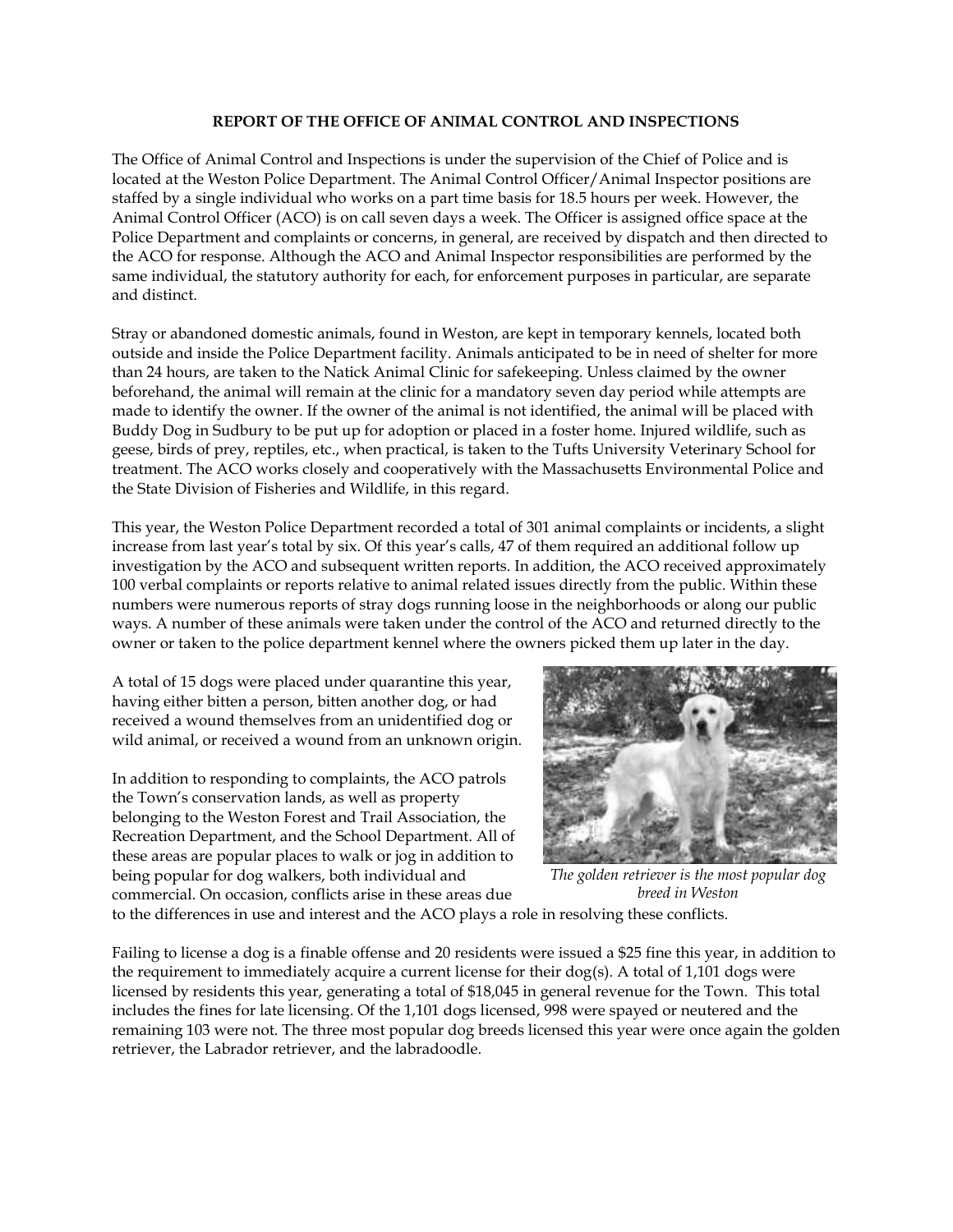The Town Clerk also licensed a total of 21 commercial dog walking companies this year, resulting in a total of 32 commercial dog walkers being permitted to walk dogs in our community. These Commercial Dog Walking Permits produced a total of approximately \$25,450 for the Town's General Revenue stream.



Massachusetts State Law, requires that annual inspections be conducted by the Animal Inspector, on any public or private property, where farm type animals are housed or stabled, including but not limited to, horses, cattle, swine, sheep, goats, chickens, exotic animals, etc. In addition, the Board of Health requires annual inspections where domestic dog or cat breeding is taking place. The purpose of these inspections is to ensure the animals are being responsibly cared for, are living under sanitary conditions, and are properly sheltered from the weather. In addition, information gathered from these inspections, particularly the head count of each type of animal, is reported to the Massachusetts Department of Agriculture where it is placed within a state-wide data base and becomes available, should a natural or manmade disaster occur, that would require the

relocation or rescue of these animals. This year in Weston, 36 such properties were inspected and all found to be in compliance.

| Horse                 | 29 | Swine        | 24  |
|-----------------------|----|--------------|-----|
| Ponies                |    | Poultry      | 300 |
| Miniature Horse       | 5  | Peacocks     |     |
| Mules                 |    | Pheasant     | 6   |
| Sheep                 | 12 | Rabbits      | 5   |
| Cattle                | 30 | Pigeons      |     |
| Goats                 | 12 | Persian Cats | 40  |
| <b>Bearded Dragon</b> |    |              |     |

#### 2016 Animal Inspections: Type and Count

Weston, like our neighboring towns, is experiencing an increase in the number of wildlife species that are living within our borders. Coyote and deer continue to be the number one sources of complaints and the sighting of both of these species is not uncommon. The sighting of fishers is also occurring. Incidents of small dogs and cats being taken particularly by coyotes have been reported. Pet owners are warned not to let small dogs or cats outside unattended. This year, a special education seminar was held at the Police Department to talk about coyotes and how to co-exist with these populations. A coyote specialist from MassWildlife was invited to help residents better understand the animal's behavior and instincts. After the seminar, a wildlife report and tracking system was created so residents could record what and where different species of Weston's wildlife has been seen. Information on living with wildlife is available on the Town's website at www.weston.org/Wildlife and also on the Massachusetts Department of Fisheries and Wildlife website.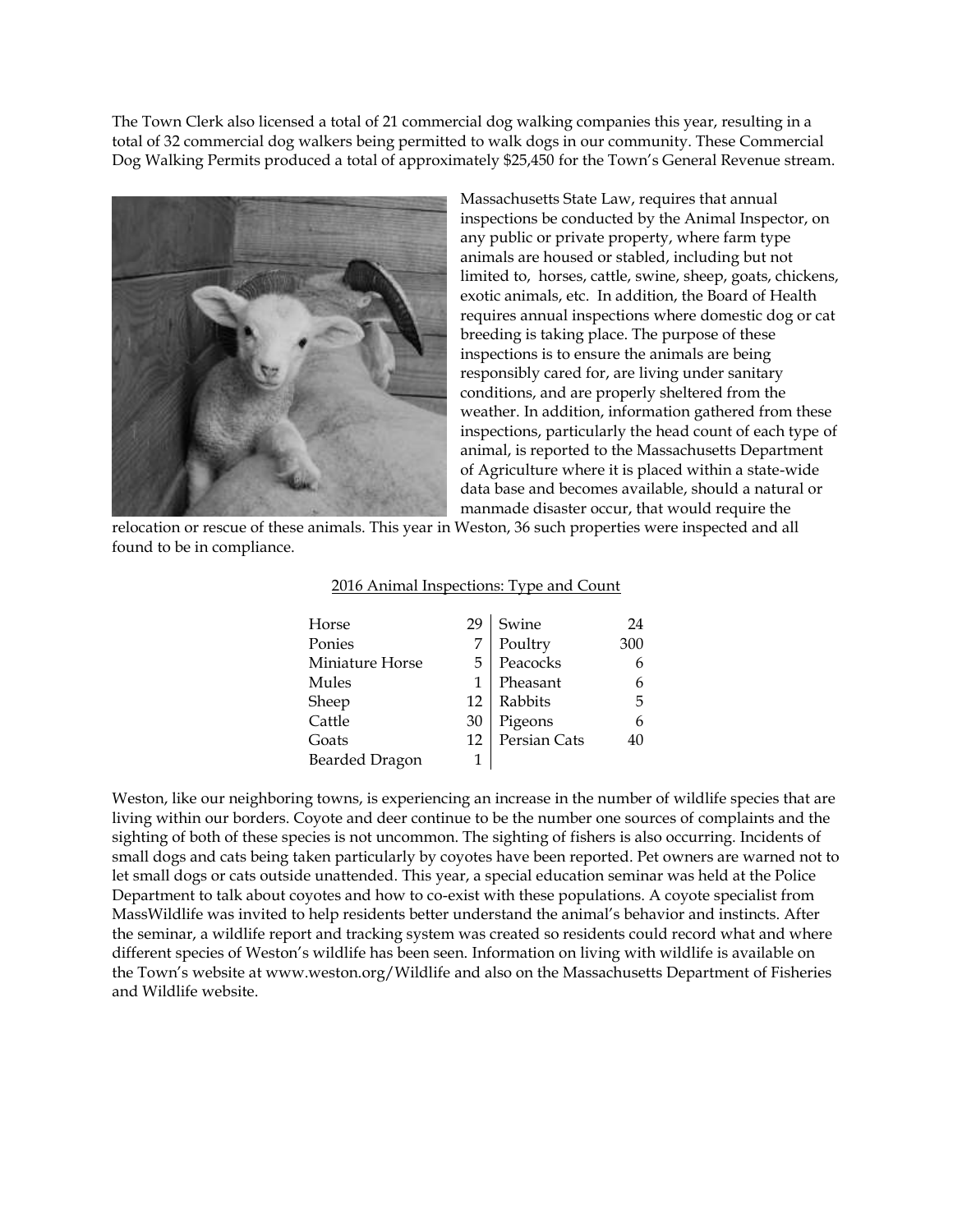#### **REPORT OF THE TRAFFIC AND SIDEWALK COMMITTEE**

Since the Traffic and Sidewalk Committee was re-formed by the Board of Selectmen in 2009, members have worked with Town staff, state and local elected officials, and residents to identify cost-effective ways to address the Town's most critical traffic, bicycle, and pedestrian safety issues, while seeking treatments that fit with the rural and historic character of Weston. It is the Committee's goal to discuss each letter and email received, soliciting insight from the School Department, Public Works, and the Police Department. The balance of each meeting is spent in discussions of the major traffic and pedestrian issues in Town, collecting and analyzing data, and listening to residents and each other, with the intent of preparing the Committee to ultimately take an informed vote that recommends specific actions to the Board of Selectmen or a Town department. The Committee works to address both large and small issues with the ultimate goal to improve the quality of life for all Weston residents.

Below are highlights of committee activities in 2016 and a summary of efforts since 2009 towards this objective. We thank former Chair Peter Hill for his time and efforts and we welcome new members Tom Benson and Michael Natan who were appointed in 2016. The Committee can be contacted via email at traffic@westonmass.org for residents with concerns. The Town website contains details related to ongoing and current committee projects, and meeting minutes are available online, which contain

additional details about the items described below, and many others.

### Sidewalk Master Plan

Priorities in the 2010 sidewalk master plan are given to missing links and connections to schools, recreational facilities (including footpaths), and commuter rail stops. The Committee continues to advocate for an expansion of the Town's sidewalk network by adding approximately four miles of new sidewalks, including segments along portions of Brown Street, Winter Street, Glen Road, Highland Street, Ash Street, Merriam Street, and Warren Avenue. The Town Engineer created concept plans for each segment, noting which side of the street was most feasible for a sidewalk and locations where topography and/or available public right of way would be challenging for sidewalk construction. Additional funds appropriated by Town Meeting have been used to further develop the proposed designs through a land survey and consulting civil engineer. Highlights of specific activities on sidewalk sections are included below:

#### *Brown and Winter Street Sidewalks:* The Brown and Winter streets



sidewalk project was successfully rebid and construction was completed in the fall of 2016. This new facility is actively being used. The new ADA-compliant walkway provides a safe pedestrian connection between the Winter Gardens neighborhood and Westgate Church on Winter Street with a length of sidewalk on Brown Street that extends from the Wightman Tennis Center to Wellesley Street, where a new traffic and pedestrian signal was put into operation in 2015. The new pedestrian connection links neighborhoods, recreation areas, schools, and other activity centers, while providing opportunities for exercise and supporting safe routes to school. The Committee worked closely with the Town Engineer in early 2016 to modify design of the sidewalk to contain costs while maintaining a sufficient width for ADA compliance and snow plowing.

*Merriam Street:* The Committee continued to solicit feedback from Merriam Street residents regarding the proposed new sidewalk and associated design issues. The overwhelming number of emails and comments received are supportive of the project. A Community Preservation Act fund request for design fees for design consultant Beals and Thomas was approved at the 2016 Annual Town Meeting. The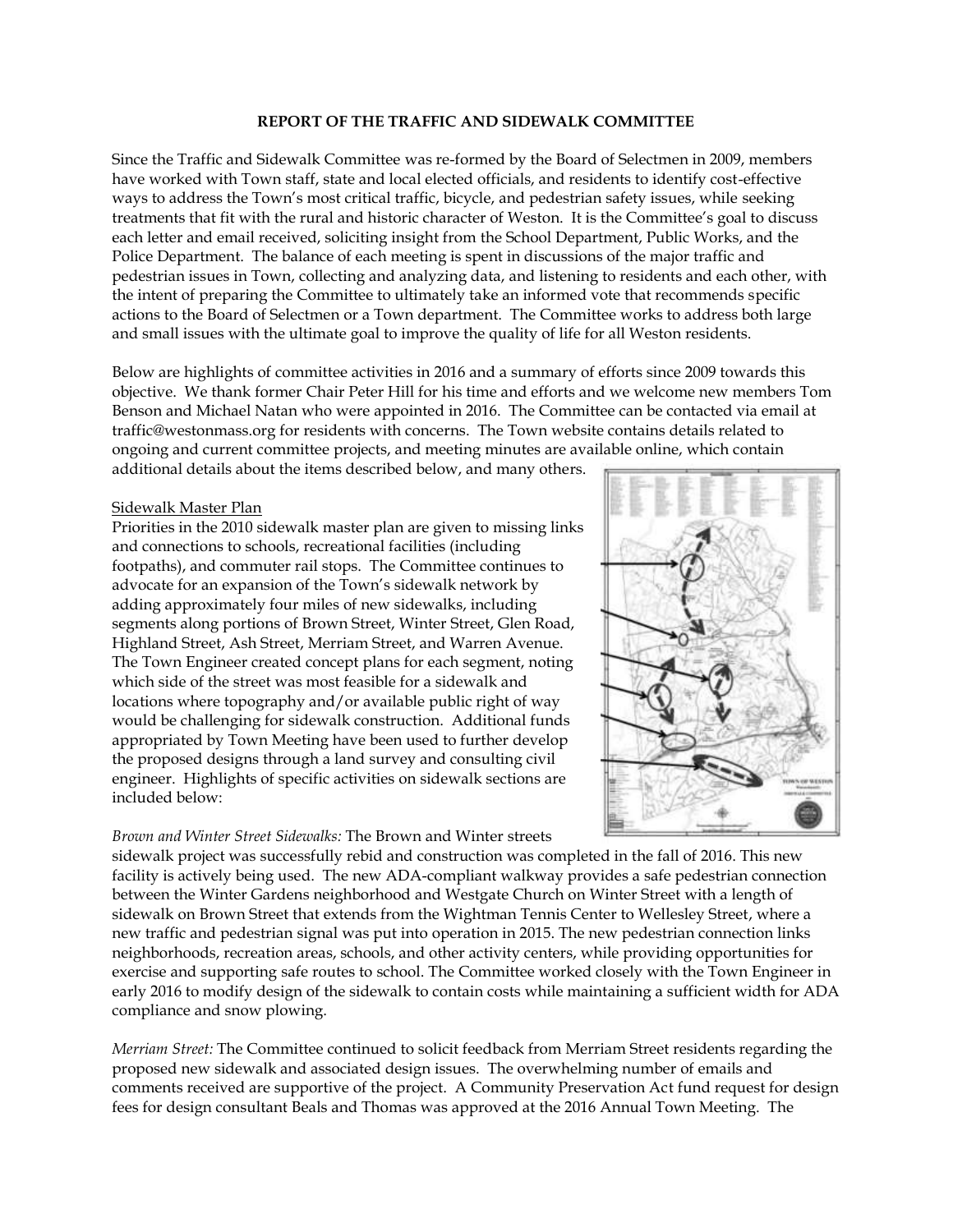Committee coordinated with the Planning Board and the Conservation Commission during the design process and identified a number of design challenges pertaining to mitigation of impact to trees, stone walls, wetlands at the crossing of Cherry Brook, and right-of-way. At fall Town Meeting the Committee's request for an additional \$25,000 in design fees from the Community Preservation Act fund was approved for the additional field work, design option development, and coordination needed to address the issues. Coordination with the Planning Board and Conservation Commission will continue in 2017 during development of construction documents. The Committee anticipates going to fall Special Town Meeting in 2017 with a request for approval of construction funds.

*Highland Street:* After public input from numerous abutters on Highland Street, the Committee voted in 2015 to hold off on pursuing this section, which remained on hold in 2016. The Committee continues to believe in the benefits of this section for pedestrian safety and linkage; however, the majority of abutters to this portion are opposed and private property easements are required since the Town right of way does not provide the necessary space. The Committee remains interested in the views of the Highland Street residents, and meanwhile is focusing efforts on the corridors in the master plan with strong neighborhood support.

*Warren Avenue:* Design development of this section continues with construction funds approved in conjunction with the affordable housing proposal. A public meeting was held with residents on November 9th at which the preliminary design prepared by consultant Beals and Thomas was presented and input received. Coordination with the Conservation Commission is ongoing to mitigate impacts to wetlands. It is anticipated that design will be completed and the project advertised for construction bids in 2017.

*Ash Street*: A Community Preservation Act fund request for \$30,000 design fees was approved at the 2016 Annual Town Meeting. The funding will be used to determine the feasibility of extending the existing sidewalk/walking path on Ash Street from the reservoir bridge to the vicinity of Newton and Wellesley streets. The study includes an engineering survey, wetland delineation, determination of alignment, conceptual plans, and coordination with related initiatives, such as the Case Estates Master Plan.

#### North Avenue (Route 117), Church Street, and Lexington Street

Committee and neighborhood input during design recommended traffic calming features such as narrower travel lanes, dedicated left-turn lanes, paved shoulder areas for bicycles, and shorter crossing distances. The project was constructed in 2016 and included the elimination of a large paved area on the north side at the Church Street intersection, which increased permeable green space consistent with neighborhood character.

## Route 20 Intersections

The Committee continued to work with the design consultant Vanasse Hangen Brustlin Inc. to conduct a traffic study and concept design of the following locations: 1) Boston Post Road at School and Church streets, 2) Route 20 at School Street, and 3) Route 20 at Wellesley Street. The first intersection is Townowned and is now under the purview of the Weston Town Center Planning Committee. The remaining two intersections are owned by the Massachusetts Department of Transportation and the Committee's goal is to gain the state's support for a state-funded safety improvement project that is consistent with the Town's desire to minimize road widening and associated visual impacts. The Committee obtained public input earlier in the design process and incorporated it into a revised preliminary plan presented at another public meeting on June 9th, at which the changes were described and additional input received. The Committee is in the process of finalizing a Town-preferred option, which is based on resident and Board of Selectmen feedback, and will be reviewed by the Selectmen before it is forwarded to the Department of Transportation in 2017.